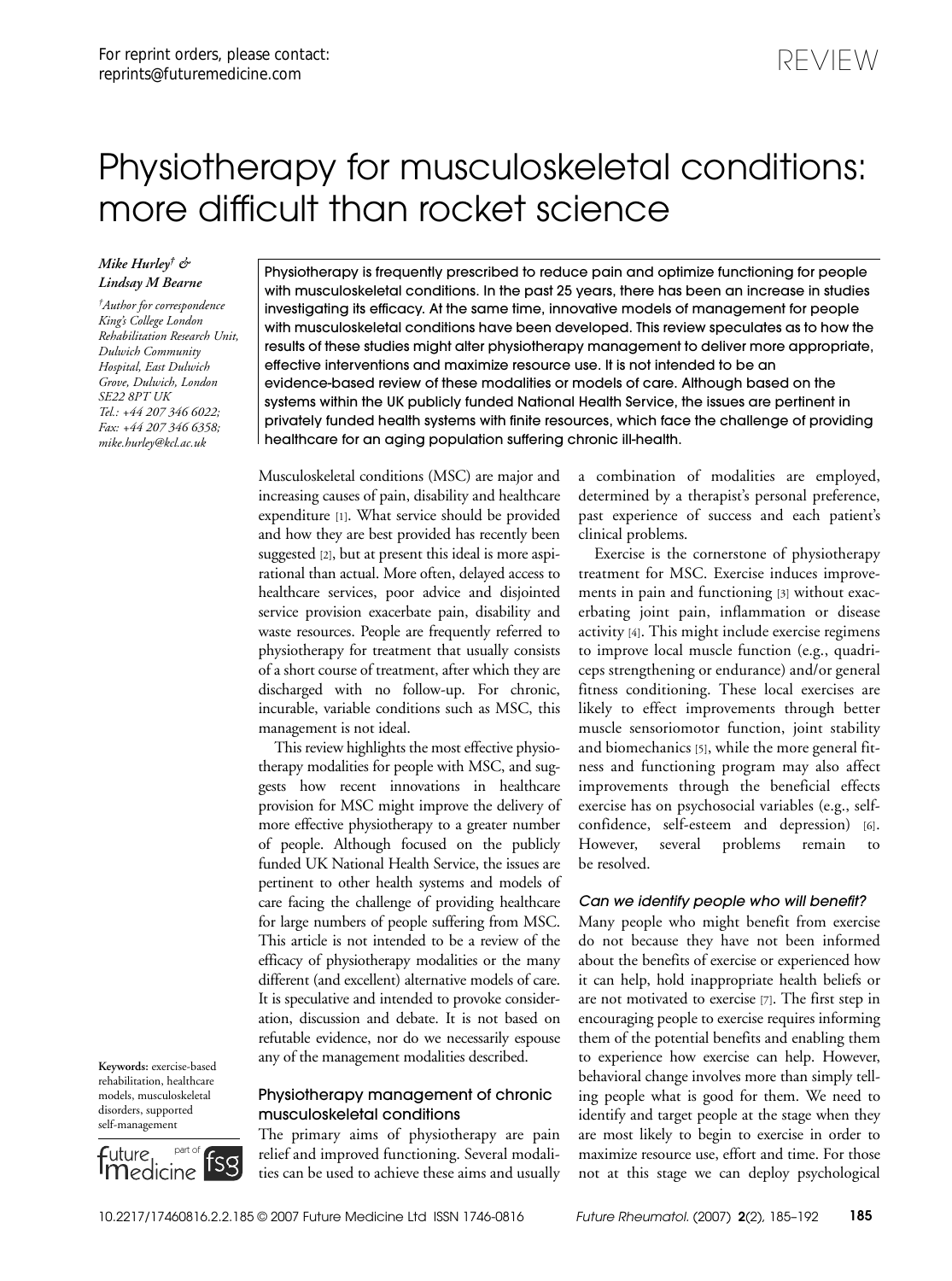interventions to encourage and motivate people along the pathway to behavioral change. How we do this is unclear.

#### *Who is helped or harmed?*

While the vast majority of people benefit from exercise, a minority of people with severe joint pain, damage, instability and/or active inflammation may not [8,9]. Conversely, people with very mild symptoms may not attain sufficient benefits to justify the time and effort exercise interventions require. How to identify these people has not been clarified.

# *Can we deliver rehabilitation regimens to large numbers of people?*

Exercise regimens evaluated in research studies are often complex and prolonged, making them logistically difficult and financially expensive, which limits their clinical practicality. To ensure research can be translated into clinical practice, clinically applicable exercise regimens (i.e., briefer, simpler and cheaper) need to be devised and evaluated.

# *How do we get people to exercise regularly,'forever(!)'?*

The benefits of exercise are lost when people stop exercising, which usually occurs because current physiotherapy management (i.e., a short course of treatment without follow-up) does not permit remotivation of patients or reinforcement of health messages. Ways to increase adherence to regular exercise in order to sustain its benefits need to be established and are of vital importance.

Many other modalities are used by physiotherapists (e.g., electrotherapy modalities, manual therapy, heat and cold therapy, yoga, T'ai Chi, relaxation techniques and acupuncture) to reduce pain and improve functioning. Unfortunately, the evidence for their efficacy is limited by the paucity and quality of the research. However, these modalities are popular with patients and have powerful placebo effects, which may be valid reasons for their use as an adjunct to other, more effective interventions. Another factor to consider is that some modalities (e.g., electrotherapy, manual therapy and acupuncture) require trained therapists to deliver the intervention, which is costly and limits availability; therefore, they have a limited role in the long-term management of chronic MSC. Others (e.g., exercise, heat-and-cold therapy, yoga, T'ai Chi and relaxation) can be self administered, are relatively safe and cheap, and can be incorporated in self-management programs.

Future research may prove the efficacy of existing physical therapy modalities or regimens or will develop new ones to improve pain management. However, the assumption that pain relief results in spontaneous improvements in functioning is not valid for everyone. To improve functioning people need to be advised and reassured about what they should and should not be doing, and helped to appreciate their capabilities. Future advances in physiotherapy for MSC may involve less content but more in the delivery of exercise therapy to make this more effective, sustain its benefits, improve efficiency and increase the 'reach' of physiotherapy so that more people benefit.

#### 'Unhealthy' models of ill-health

A significant barrier to improving the management of MSC is the model of ill-health, on which management of these conditions is based. The biomedical model of ill-health posits that pathology or injury impairs normal anatomical or physiological function, giving rise to pain and disability, and that correcting these abnormalities will remove the impairment and relieve pain **(Figure 1)**. Existing service provision for MSC is grounded in the biomedical model and centers around a doctor–doctor axis of care – primary care physicians refer patients to hospital consultants for diagnosis and intervention (usually pharmacological or surgical) to cure the underlying pathology.

Benign MSC (e.g., osteoarthritis, knee, hip, shoulder, neck and back pain) are regarded as wear-and-tear conditions that are the inevitable, untreatable consequences of life and aging. As these are not fatal, people are expected to endure them and they are a low healthcare priority – except in the working population because of the economic consequences. Each acute exacerbation of the chronic problem is treated as a new episode with little regard for the long-term management and planning of patient care. They are usually managed with analgesia by primary-care physicians until the pain and disabilities become so great that the patients are referred for a surgical opinion [10,11].

Inflammatory MSC (e.g., rheumatoid arthritis and ankylosing spondylitis) are managed more proactively, usually by hospital consultants. Although the need for in-patient care has declined, regular monitoring of clinical indicators of disease is still considered essential. This encourages long-term dependency on secondary care services, which can result in lengthy delays in diagnosis, intervention and fragmented care.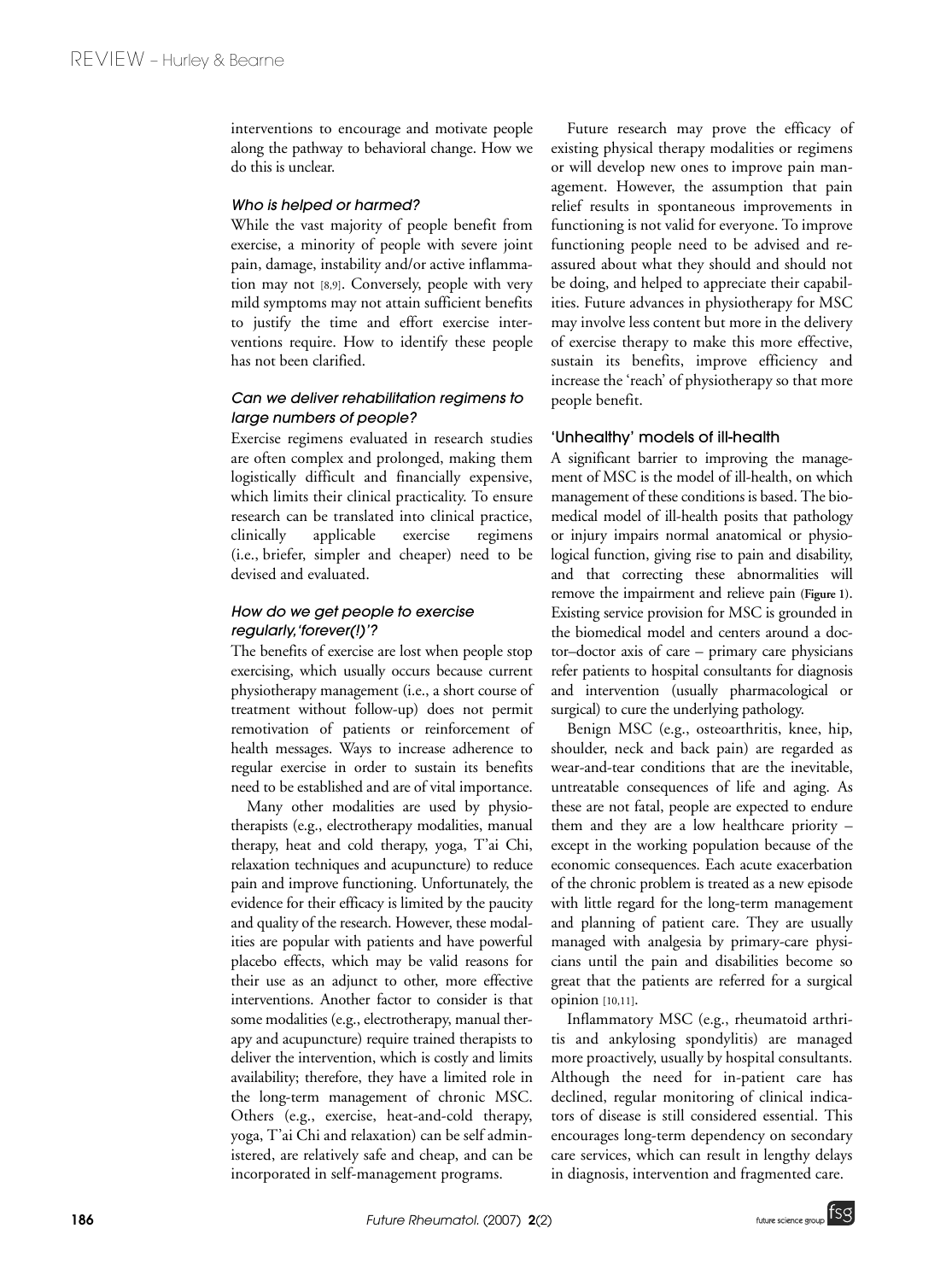

Surgery fits well into the biomedical model of ill-health since it is seen to cure the pathology by excising damaged or inflamed tissues and restoring the biomechanics. Although primary joint replacement is one of the most effective interventions, the demand for primary arthroplasty and high revision rates are placing huge and increasing demands on resources. It is unlikely that the demand for surgery can be met. Moreover, surgery is not a panacea for MSC and a sizeable number of patients have a poor surgical outcome, while many others do not want surgery or have comorbidities that contraindicate surgery.

Unfortunately, the biomedical model is too simplistic. In many instances diagnosis is often difficult (when does chronic joint pain become osteoarthritis?) or impossible (back pain is a symptom not a diagnosis). Often there is no way of eradicating the underlying cause, so there is no cure and treatment must aim at relieving symptoms. In addition, the model cannot explain why some people with comparatively poor health understate their problems, while others in comparatively good health overstate their problems, or why some people derive

considerable benefit from an intervention whilst others obtain little or no benefit. Similarly, it does not explain the well-documented disparity between severity of radiological changes and pain – people with severe radiological damage may complain of little or no pain, while others in severe pain may have few radiological changes. Furthermore, management based on the biomedical model 'medicalizes' health problems and concretizes the doctor–doctor axis, forcing people to rely on others for help. For chronic, incurable conditions, this creates enormous problems and demands.

The 'biopsychosocial model' considers illhealth to be a complex interaction of the physiological, psychological and socioeconomic sequelae of health problems [12,13]. It accepts that there is a biological cause of ill-health, but places great importance on the influence of people's health beliefs, experiences, emotions, relationships, social networks and the external environment on their reaction to ill-health and subsequent behavior. Rather than 'curing' the underlying pathology, this model emphasizes the role that people's appraisal and coping skills play in adjustment to living with the consequences of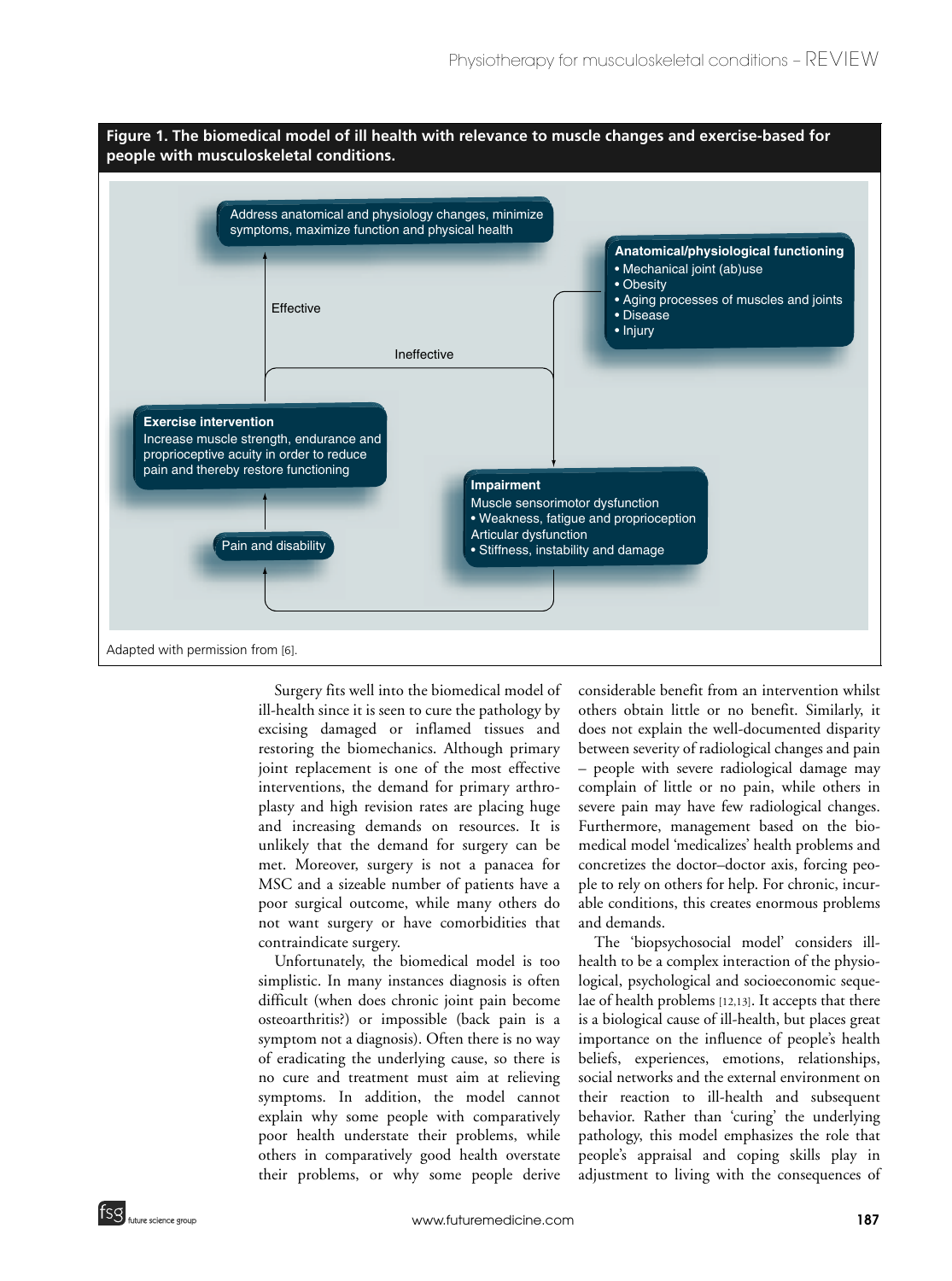ill-health. The disparities between objective clinical features of ill-health and subjective consequences (e.g., pain and disability) and the comparative success/failure derived from treatment can be explained because the biopsychosocial model recognizes that everyone has different internal traits and external influences that affect their perceptions, beliefs and behaviors.

The biopsychosocial approach also manages ill-health differently [14–16]. Like the biomedical model, it makes a diagnosis (if possible) and requires the provision of prompt, appropriate treatment, but it places great importance on the influence of social and psychological functioning **(Figure 2)**. In addition, interventions based on the biopsychosocial model emphasize the importance of providing information and advice, promoting self-management and independence, and addresses unhelpful health beliefs and behaviors, such as 'fear avoidance' and 'catastrophizing'. Fear-avoidance behaviors arise from erroneous

health beliefs about the inter-relationship between pain, injury and physical activity. People often equate the body to a machine and rationalize that if the life of a mechanical joint can be prolonged by using it less, using their joints less will prolong the life of their joint, so they refrain from their normal activities. They also associate activities (particularly weight-bearing activities) with the onset and increase of pain, surmise that this is a sign that they are damaging their joints and refrain from activity. In fact, disuse is detrimental to human joints, resulting in muscle, bone and cartilage atrophy. Unfortunately, current management (based on the biomedical model) does not challenge these inappropriate health beliefs, so people curtail their usual activities with the consequent problems of disuse atrophy.

Self-management programs use the premise of the biopsychosocial model to develop people's understanding of their problems and provides



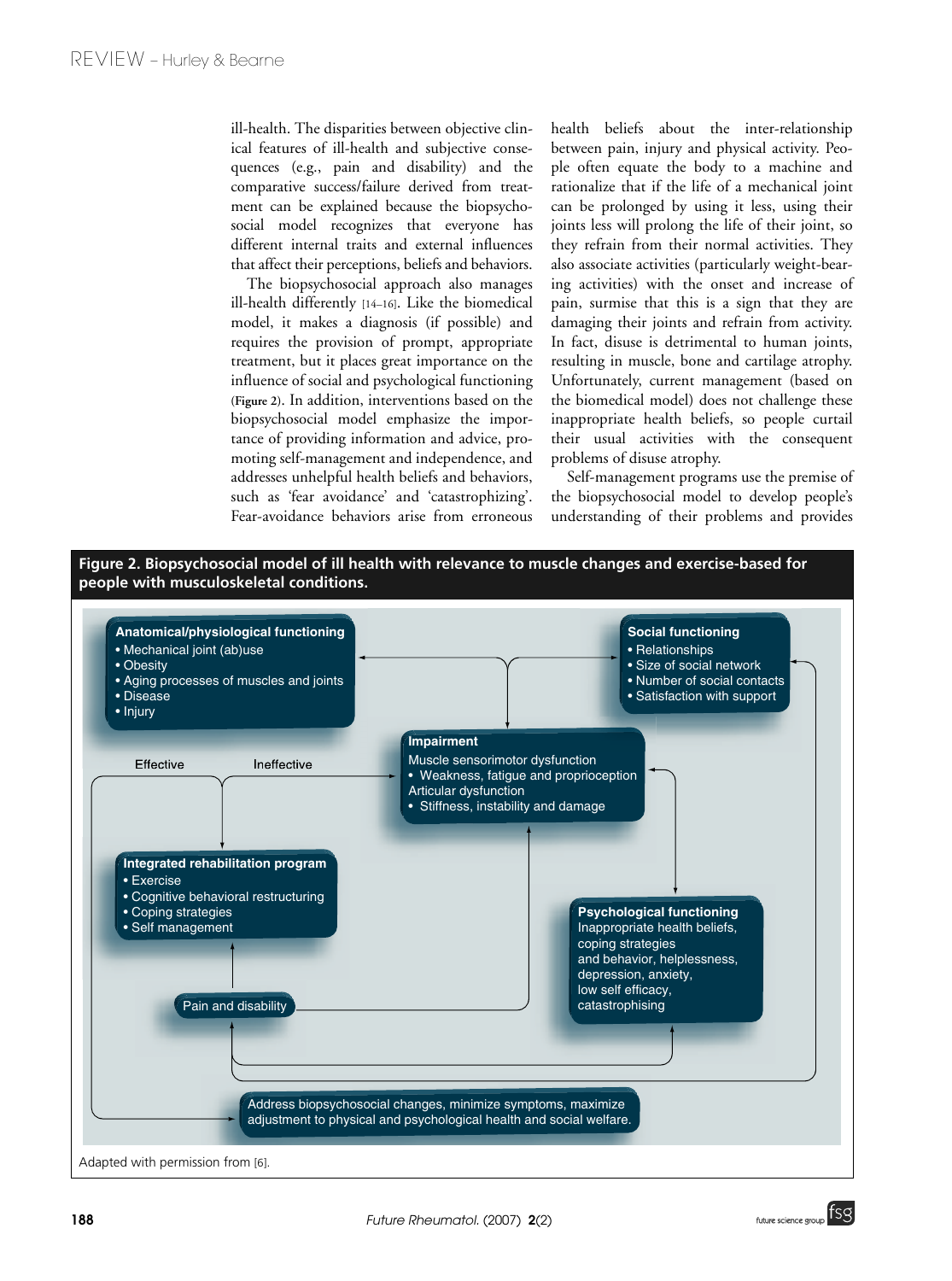them with the skills required to manage their problems themselves, with the assumption that the application of this knowledge and these skills will produce sustained improvements [17-20]. The Arthritis Self-Management Program has been shown to improve pain, functioning, adoption of appropriate health behaviors and reduce healthcare costs [21].

It has been argued that self-management interventions that do not include a significant exercise component are of limited value [22], but that integrated rehabilitation programs might enhance the separate benefits of exercise and self-management [23]. However, if these produce complex, unworkable programs that cannot be delivered to the large population of people with MSC, few people will benefit; the programs produced need to be safe, effective, practicable and affordable [24,25]. A recent rehabilitation program that integrates an exercise regimen with simple coping and self-management strategies was designed to be clinically practicable in that it was relatively brief, did not require specialized equipment or facilities and was delivered by a therapist with little extra training, rather than a multidisciplinary team [26,101]. Although the largest improvements in functioning and pain were evident immediately after completing the program, meaningful improvements were sustained for 6 months after completion of the program [26], and relatively cheaply [27]. Preliminary results of long-term follow-up in this cohort suggest that without further encouragement and reinforcement of the health messages, people's motivation to exercise wanes, participation in regular exercise decreases and the initial benefits are lost. The current challenge is to find ways of increasing adherence to regular exercise in order to sustain short-term benefits. One way of doing this is to improve the management of MSC.

# Innovative management of MSC

While chronic MSC are very disabling and costly, they are medically underwhelming – people rarely die from them so they receive low health priority – and numerically overwhelming – they are amongst the most prevalent health conditions [1]. This makes it easy and convenient to ignore the problem. However, the personal suffering and socioeconomic costs of MSC are becoming apparent [28], and innovative ways of providing better care for the growing number of people with these complex, chronic health problems are being devised.

Telephone helplines are the easiest way of helping many people access appropriate information when they need it. In the UK, NHS Direct is a national helpline that advises for any type of health problem, while the Arthritis Care Helpline was established to provide advice and information related to all aspects of MSC (including condition, drug information, understanding symptoms, blood results, diagnosis and appointment queries). Physio Direct is a helpline established to improve access to physiotherapy advice. Here, physiotherapists triage people over the telephone and give verbal and written advice on self-management, over-the-counter medication and can request a prescription from the primary care physician without the need for consultation, or organize physiotherapy. In a pilot study, two-thirds of calls were effectively managed on the telephone and, as a consequence, waiting times for physiotherapy and primary care consultations decreased and missed appointments dropped from 15 to 1% [29]. However, telephone helplines may be suitable as a short-term solution for minor problems and exacerbations, but they are not a substitute for medical care. There is a danger that without a proper assessment, partially informed advice may be improper and/or inadequate. Furthermore, they remove some of the trusting patient–healthcare-professional partnership of working toward agreed goals.

Specialist help in primary care is another way of improving management of MSC. In North Wales, a centralized clinical triage service was set up to manage the overwhelming number of musculoskeletal referrals to orthopedic, pain management, rheumatology and therapy services [30]. Patients with uncomplicated MSC were managed by physiotherapists and primary care physicians with specialist training of MSC in primary care. Patients with more complex needs requiring specialist medical and surgical consultations were referred to the appropriate hospital department. The service resulted in more efficient management and a fall in waiting times, despite a twofold increase in referrals to musculoskeletal services [30].

Based in primary care, multidisciplinary clinical assessment and treatment services are being developed that will bring together health professionals to formulate pathways of care that will improve access to diagnosis, investigations and treatment of MSC [29]. These services will take many forms and develop in response to local needs. They will utilize resources more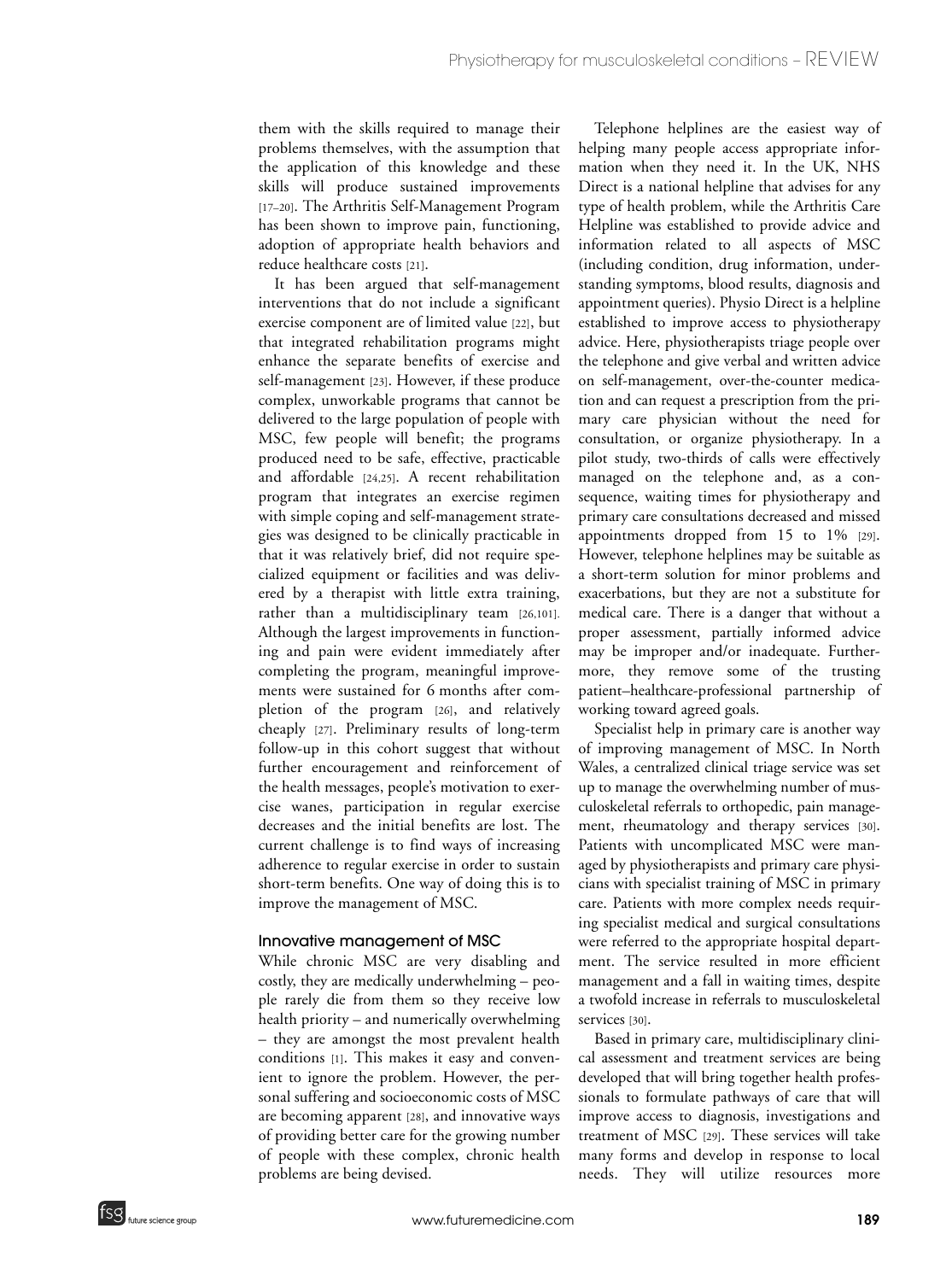efficiently and employ health professionals who are better skilled and have more time to provide better long-term service provision.

Patient-initiated appointments have been shown to be a more efficient way of dealing with people with complicated MSC in secondary care [31]. Rather than having regular appointments determined by the hospital staff, patients initiated review appointments when they considered that they needed to be seen. The initiative cut hospital appointments by almost 40%, without any detrimental effects on patient's health. The patients reported high satisfaction and confidence in the review system [31]. Similar centers have now been set up where people with MSC can self-refer to physiotherapy, bypassing the requirement for primary or secondary care physician referral and reducing costs [32].

# Delivering better physiotherapy to more people through innovative management

The innovative management schemes already described improve access to appropriate information and management for many more people. Once in the healthcare system, effective, lowcost, integrated rehabilitation programs can be delivered to large numbers of people, enabling them to appreciate what they can(not) and should (not) be doing themselves, promoting active self-management. The service innovations could also provide continued advice, reassurance, reassessment and remotivation – 'supported self-management'. An effective model of care supporting this premise already exists. The National Ankylosing Spondylitis Society show that such management can work and benefit

large patient populations. They employ healthcare professionals to run weekly exercise/hydrotherapy classes for its members, which also provide peer support for the participants. The classes are popular, well attended and effective. Getting larger and older populations of people with more benign MSC to exercise regularly will be more challenging, but not impossible.

The way we currently manage people with MSC, based on a biomedical model obsessed with specific diagnosis and cure, is inappropriate and inefficient, placing unnecessary demands on expensive secondary care. Exercisebased rehabilitation programs reduce pain and improve functioning, and integration into these self-management strategies produces more effective and affordable management options. Physiotherapists are well placed to deliver effective management to people with MSC, as they are regarded as the healthcare professionals most informed and knowledgeable about therapeutic movement and exercise, and are skilled exercise instructors. Innovative management schemes improve access to care and could deliver exercise-based rehabilitation programs to large numbers of people.

Without continued support, people soon stop exercising and short-term improvements are lost. Therefore, the major challenge is to find the best ways of maintaining the improvements derived from exercise therapy. Exercise that improves health is not rocket science; it can consist of simple physical activity and does not require special facilities or supervision. Despite having put men on the moon, getting people to exercise regularly to retain health benefits is proving more difficult.

## **Executive summary**

- Service provision of musculoskeletal conditions (MSC) lacks cohesion, is cumbersome, inefficient and often ineffective.
- This is partly because management is based on the biomedical model of ill-health, which posits that a health professional can identify and cure a pathology.
- The biopsychosocial model recognizes and addresses wider influences on health, promotes self-management and is a better way of managing MSC.
- Physiotherapy-led exercise can improve pain and functioning, without exacerbating pain or disease activity.
- Exercise regimens can be improved by integrating simple coping and self-management strategies.
- Getting people to retain health benefits by participating in regular exercise is very difficult.
- Innovative ways of providing better access to information, advice and treatment have been shown to be capable of delivering more appropriate healthcare and use resources more efficiently.
- These innovative ways of delivering healthcare could deliver safe, effective and affordable integrated rehabilitation programs to large numbers of people.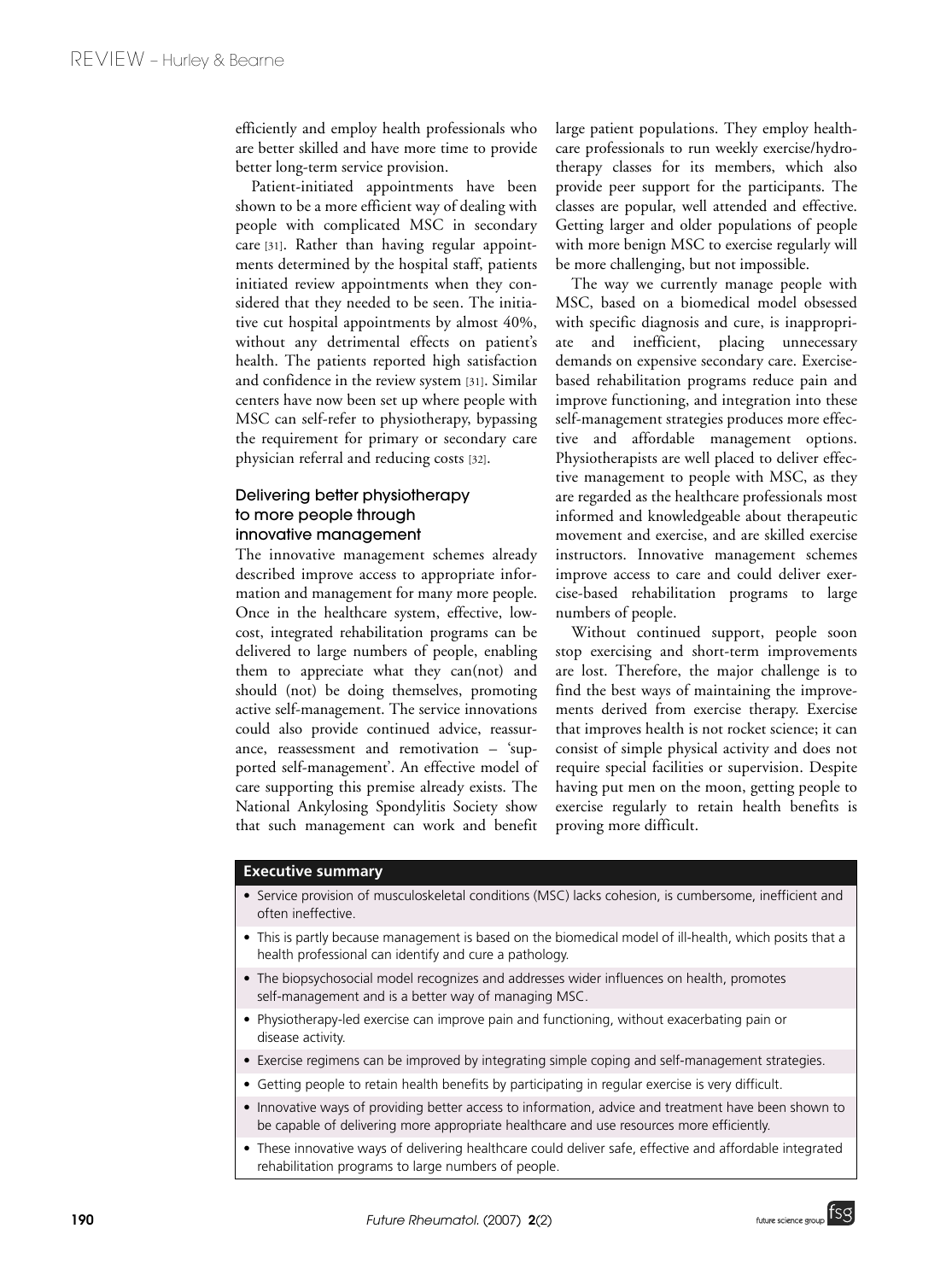# Bibliography

Papers of special note have been highlighted as either of interest (•) or of considerable interest (••) to readers.

- 1. World Health Organization: The burden of musculoskeletal disease at the start of the Millennium. Geneva: World Health Organization, Report No.: 919 (2003).
- 2. Woolf AD: Healthcare services for those with musculoskeletal conditions: a rheumatology service. Recommendations of the European Union of Medical Specialists Section of Rheumatology/European Board of Rheumatology 2006. *Ann. Rheum. Dis.* 66, 293–301 (2007).
- 3. Roddy E, Zhang W, Doherty M: Aerobic walking or strengthening exercise for osteoarthritis of the knee? A systematic review. *Ann. Rheum. Dis.* 64, 544–548 (2005).
- 4. de Jong Z, Vlieland TP: Safety of exercise in patients with rheumatoid arthritis. *Curr. Opin. Rheumatol.* 17, 177–182 (2005).
- 5. Hurley MV: The role of muscle weakness in the pathogenesis of osteoarthritis. *Rheum. Dis. Clin. North Am.* 25, 283–298 (1999).
- 6. Hurley MV, Mitchell HL, Walsh N: In osteoarthritis, the psychosocial benefits of exercise are as important as physiological improvements. *Exerc. Sport Sci. Rev.* 31, 138–143 (2003).
- 7. Eurenius E, Biguet G, Stenstrom CH: Attitudes toward physical activity among people with rheumatoid arthritis. *Physiother. Theory Pract.* 19, 53–62 (2003).
- 8. Munneke M, de Jong Z, Zwinderman AH *et al.*: Effect of a high-intensity weightbearing exercise program on radiologic damage progression of the large joints in subgroups of patients with rheumatoid arthritis. *Arthritis Care Res.* 53, 410–417  $(2005)$ .
- 9. Sharma L, Dunlop DD, Cahue S, Song J, Hayes KW: Quadriceps strength and osteoarthritis progression in malaligned and lax knees. *Ann. Intern. Med.* 138, 613–619 (2003).
- 10. Peat G, McCarney R, Croft P: Knee pain and osteoarthritis in older adults: a review of community burden and current use of primary health care. *Ann. Rheum. Dis.* 60, 91–97 (2001).
- 11. Ganz DA, Chang JT, Roth CP *et al.*: Quality of osteoarthritis care for community-dwelling older adults. *Arthritis Rheum.* 55*,* 241–247 (2006).
- 12. Turk DC: Biopsychosocial perspectives on chronic pain. In: *Psychological Approaches to Pain Management: A Practitioner's Handbook.* Gatchel RJ, Turk DC (Eds). Guildford Press, NY, USA 3–32 (1996).
- 13. Gatchel RJ: Psychological disorders and chronic pain: cause and effect relationships. In: *Psychological Approaches to Pain Management: A Practitioner's Handbook.* Gatchel RJ, Turk DC (Eds). Guildford Press, NY, USA 33–52 (1996).
- 14. Keefe FJ, Beaupre PM, Gil KN: Group therapy for patients with chronic pain. In: *Psychological Approaches to Pain Management: A Practitioner's Handbook.* Gatchel RJ, Turk DC (Eds). Guildford Press, NY, USA, 259–282, (1996).
- 15. Kee WG, Middaugh SJ, Pawlick KL: Persistent pain in the older patient: evaluation and treatment. In: *Psychological Approaches to Pain Management: A Practitioner's Handbook.* Gatchel RJ, Turk DC (Eds). Guildford Press, NY, USA 371–402 (1996).
- 16. Jensen MP: Enhancing motivation to change in pain treatment. In: *Psychological Approaches to Pain Management: A Practitioner's Handbook.* Gatchel RJ, Turk DC (Eds). Guildford Press, NY, USA 78–111 (1996).
- 17. Newman PS, Steed L, Mulligan K: Self-management interventions for chronic illness. *Lancet* 364, 1523–1537  $(2004)$ .
- **Comprehensive review of self-management across many conditions.**
- 18. Superuio-Cabuslay E, Ward MM, Lorig KR: Patient education interventions in osteoarthritis and rheumatoid arthritis: a meta-analytic comparison with nonsteroidal antiinflammatory drug treatment. *Arthritis Care Res.* 9, 292–301 (1996).
- 19. Warsi A, LaValley MP, Wang PS, Avorn J, Solomon DH: Arthritis self-management education programs: a meta-analysis of the effect on pain and disability. *Arthritis Rheum.* 48, 2207–2213 (2003).
- 20. Bodenheimer T, Lorig K, Holman H, Grumbach K: Patient self-management of chronic disease in primary care. *JAMA* 288, 2469–2475 (2002).
- 21. Lorig KR, Mazonson PD, Holman HR: Evidence suggesting that health education for self-management in patients with chronic arthritis has sustained health benefits while reducing health care costs. *Arthritis Rheum.* 36, 439–446 (1993).
- 22. Devos-Comby L, Cronan T, Roesch SC: Do exercise and self-management interventions benefit patients with osteoarthritis of the knee? A meta-analytic review. *J. Rheumatol.* 33, 744–756 (2006).
- 23. Walsh NE, Mitchell HL, Reeves BC, Hurley MV: Effectiveness of rehabilitation programmes combining exercise and self-management interventions for hip and knee osteoarthritis: a systematic review. *Phys. Ther. Rev.* 11, 289–297 (2006).
- 24. Glasgow RE, Magid DJ, Beck A, Ritzwoller D, Estabrooks PA: Practical clinical trials for translating research to practice: design and measurement recommendations. *Med. Care* 43, 551–557 (2005).
- 25. Tunis SR, Stryer DB, Clancy CM: Practical clinical trials: increasing the value of clinical research for decision making in clinical and health policy. *JAMA* 290, 1624–1632 (2003).
- 26. Hurley MV, Walsh NE, Mitchell HL *et al.*: Clinical effectiveness of 'ESCAPE–knee pain' a rehabilitation program for chronic knee pain: a cluster randomized trial. *Arthritis Care Res.* (2007) (In Press).
- **•• Describes evaluation of a brief integrated, individualized rehabilitation program that is deliverable to large populations.**
- 27. Hurley MV, Walsh NE, Mitchell HL *et al.*: Economic evaluation of 'ESCAPE-knee pain': A rehabilitation program for chronic knee pain. *Arthritis Care Res.* (2007) (In Press).
- **•• Demonstrates cost–effectiveness of the integrated, individualized rehabilitation program.**
- 28. Perruccio AV, Power JD, Badley EM: Revisiting arthritis prevalence projections – it's more than just the aging of the population. *J. Rheumatol.* 33, 1856–1862  $(2006)$ .
- 29. Department of Health: The Musculoskeletal Services Framework. A joint responsibility: doing it differently. London, UK (2006).
- 30. Maddison P, Jones J, Breslin A *et al.*: Improved access and targeting of musculoskeletal services in northwest Wales: targeted early access to musculoskeletal services (TEAMS) program. *Br. Med. J.* 329, 1325–1327 (2004).
- **•• Description of an innovative service to improve patient access and care.**
- 31. Hewlett S, Kirwan J, Pollock J *et al.*: Patient initiated outpatient follow up in rheumatoid arthritis: six year randomized controlled trial. *Br. Med. J.* 330, 171–175 (2005).
- **•• Description of an innovative service to improve patient access and care.**